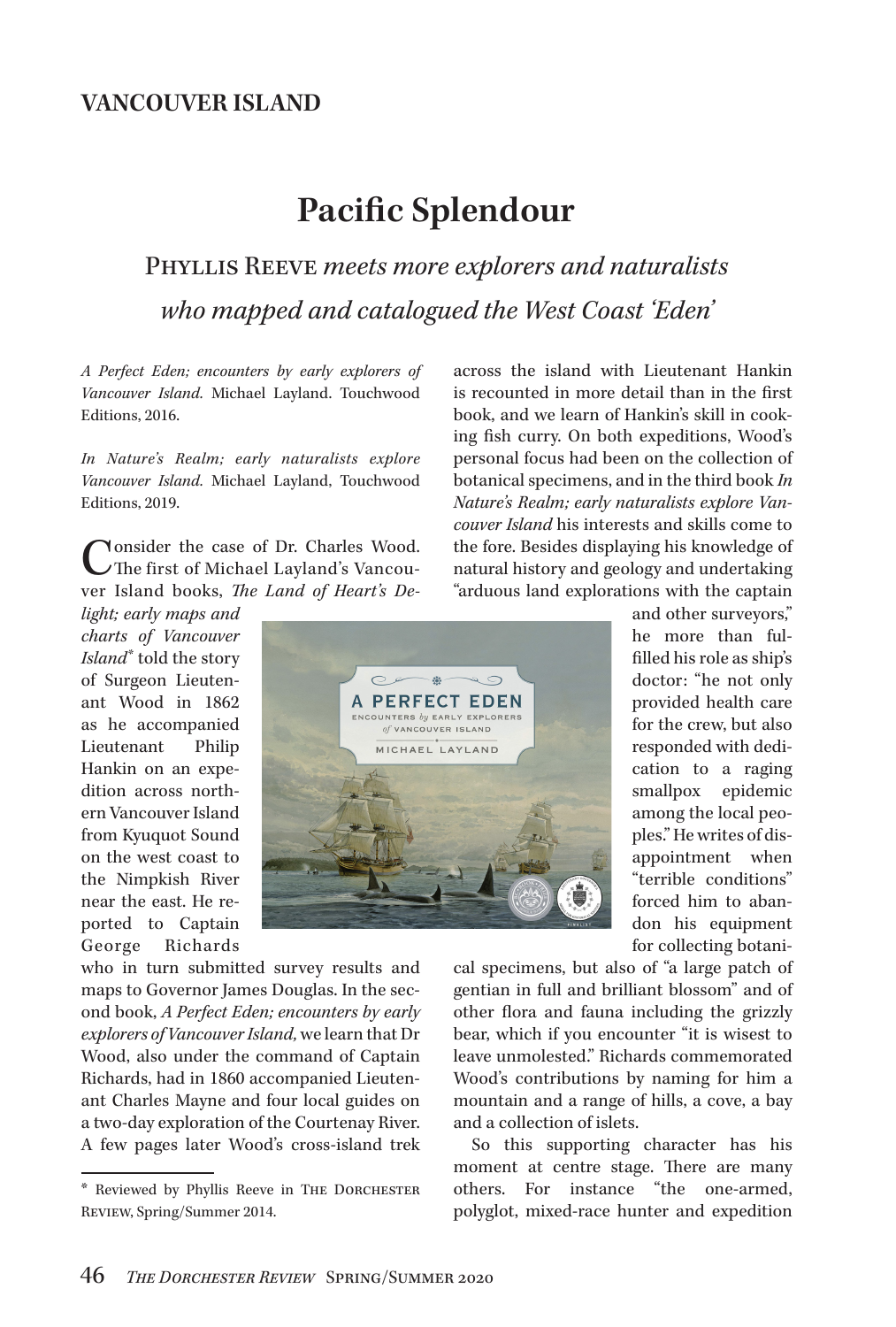interpreter" Thomas Omtamny, a.k.a. Antoine, Tomo or "the Iroquois," probably the son of a Chinook woman and a voyageur from the North West Company, and a loyal friend of Governor Douglas. He also interacted with Pemberton, and shared leadership of an expedition with another colourful character, Adam Grant Horne. The ubiquitous Chief Maquinna, a.k.a. Tsaxawasipa, met Cook and Malaspina, entertained Quadra and Vancouver, sketched a map for Peter Puget and provided a cross-island trail for Richards.

Layland's first volume was all about the maps, but the more he learned about the maps the more interested he became in the mapmakers. By the time of publication he had amassed enough material for a "prequel" which would tell the stories of "those intrepid souls" and "intriguing characters": how they came to this island described by Governor Douglas as "a perfect Eden," what they did there, and how they interacted with each other. Current issues predispose us to assume the "encounters" in the subtitle of the second volume refers to European encounters with the people already resident on Vancouver Island. Such is certainly part of the intent. However, the stories turn out to be less straight-forward and more cross-cultural than we might have expected.

The newcomers were interested in trade, exploration, the Northwest Passage, and surveying, leading, alas, to appropriation and exploitation. There was little armed combat, but much diplomacy and a surprising amount of sharing.

 $\prod_{\text{Europeanes first arrived on the shortest of the system}}$ Europeans first arrived on the shores of Vancouver Island just over two centuries ago. We know they met people whose ancestors had lived there for millennia. This knowledge leaves a lot of years unaccounted for, and Layland begins by examining three possible and puzzling voyages which might have occurred in that interim.

He loves to astound by revealing what we should have known all along, if only we had thought about it. For instance, we should have figured out that Asian mariners

would have landed on the western shores of the Americas long before the Europeans blundered their long roundabout way here. We know the Venetian traveller Marco Polo reached China in the 13<sup>th</sup> century. Might he also have reached Alaska and beyond? If he did, he might not have been the first. As long ago as the 5th century, an Afghani mystic Hui Shen may have led a "small group of Buddhist monks" on a mission to the kingdom of Fou Sang situated about latitude 50, the latitude of Vancouver Island. The story remains "an enduring mystery."

A second mystery concerns the English swashbuckler — "raider" Layland calls him — and hero of the Spanish Armada, Francis Drake. A few years ago fans of west coast explorers were busy discussing a theory propounded by Samuel Bawlf, who had been British Columbia's Minister of Conservation and Recreation in Bill Bennett's 1975 cabinet, and as such responsible for the implementation of B.C.'s first *Heritage Conservation Act*. In his highly readable book *The Secret voyage of Sir Francis Drake 1577- 1580* (Douglas & McIntyre, 2003) Bawlf argued that Drake beat Captain Cook to these shores by a couple of hundred years. Bawlf was not the first exponent of the theory, though he may have been for a while its most successful publicist. Layland does not name Bawlf among the researchers who have probed the evidence, perhaps because of misgivings about the level of scholarship involved, but he does seem to wish the story might be true: "In reality no one knows the whole story of this remarkable voyage of exploration and discovery. But for Vancouver Islanders, it is tempting to think that their home might have been part of it."

The third unconfirmed arrival is Juan de Fuca, who gave his alias to the strait between Vancouver Island and Washington State. Ioannis Apostolos Phokas-Valianos, a native of the Greek island of Kefalonia, sailed under the flag of Spain. In Venice at the end of his career, disillusioned and penniless, he encountered an also-bankrupt but still hopeful English entrepreneur, Michael Lok. Juan spun a tale of his adventures on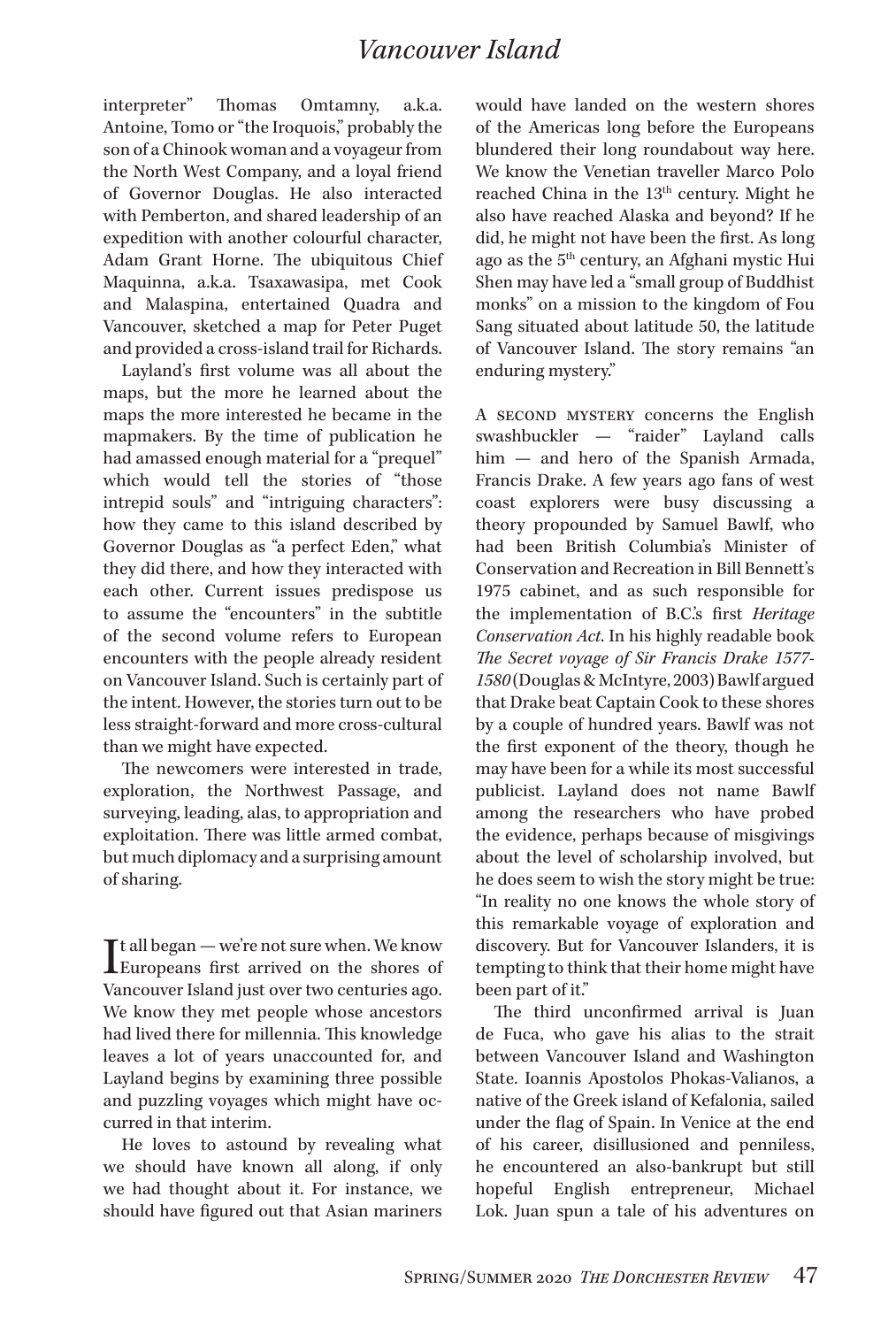what might have been the west coast of North America, which Lok transcribed and published in a pamphlet on the probability of a northwest passage. He failed to raise financial backing for an English expedition to retrace the route, and after 1602 lost touch with Juan, whom he presumed dead. Layland argues diligently against the credibility of Juan's story as presented by Lok. There have been conjectures that Juan was part of Drake's "secret voyage".

Bawlf thought so, but Layland has to agree with the dismissal of such claims as tenuous or far-fetched. Yet, once again he seems reluctant to let the story go: "While most serious students of local history of that era retain prudent doubt about the reliability of Lok's transcript of Juan de Fuca's



account, perhaps the last word on it has yet to be revealed."

With Chapter Two Layland enters the Enlightenment when voyages began to be carefully documented in the service of knowledge and commerce. If you are reading this essay, have ever spent time in or even consulted a map of British Columbia, you know something about most of these voyages. Many expedition leaders are the heroes of their own books. Captain Cook became an industry long before 1978, the bicentenary of his landfall at Nootka. What is different here is their coming together, their encounters with each other and the Indigenous people.

Imagine you are a member of the Mowachaht people based at what was to be named Nootka Sound in a year to be known as 1774. A ship full of spooky white men anchors but they do not come ashore. You are accustomed to interaction with the spirit world so are curious but not alarmed. You are also accustomed to trading with other resident peoples the length of the North American coast, some of whom traffic in slavery. So you paddle out to them with some sea otter and seal furs to trade for whatever they might have to offer. Exchanges are made, and the ship does not stay long. Four years later, more ships arrive, and this time the visitors come ashore and stay for some time, setting up camp, repairing their ships, acquiring provisions, trading and becoming acquainted. Chief Maquinna meets their

leader Cook. The sojourners are interested in your silver spoons which they assume you must have acquired directly from unknown European visitors. They do not even entertain the possibility of your long-standing contact with people further south, where the Spanish had been present for a century and a half, nor do

they suspect the existence of an extensive inter-tribal network, or your expertise in repelling raids from other coastal tribes in long boats.

The first recorded encounter between Europeans and the peoples of the Pacific Northwest was made by the Spanish ensign Juan Perez, who did not land, followed by the Englishman Cook, who did land. Both were looking for something else when, as Layland's chapter heading indicates, they "chanced upon Nootka." Over the following decades more Spaniards came and more English. One French expedition led by Jean-Francois de Galaup, comte de La Perouse, in 1786 made an act of possession in Alaska on behalf of France. La Perouse, who had the benefit of Cook's findings and even of his instruments, like him, would perish in the exploration of the Pacific. All three failed to find a Northwest Passage, and all three missed the Strait of Juan de Fuca which would have led to the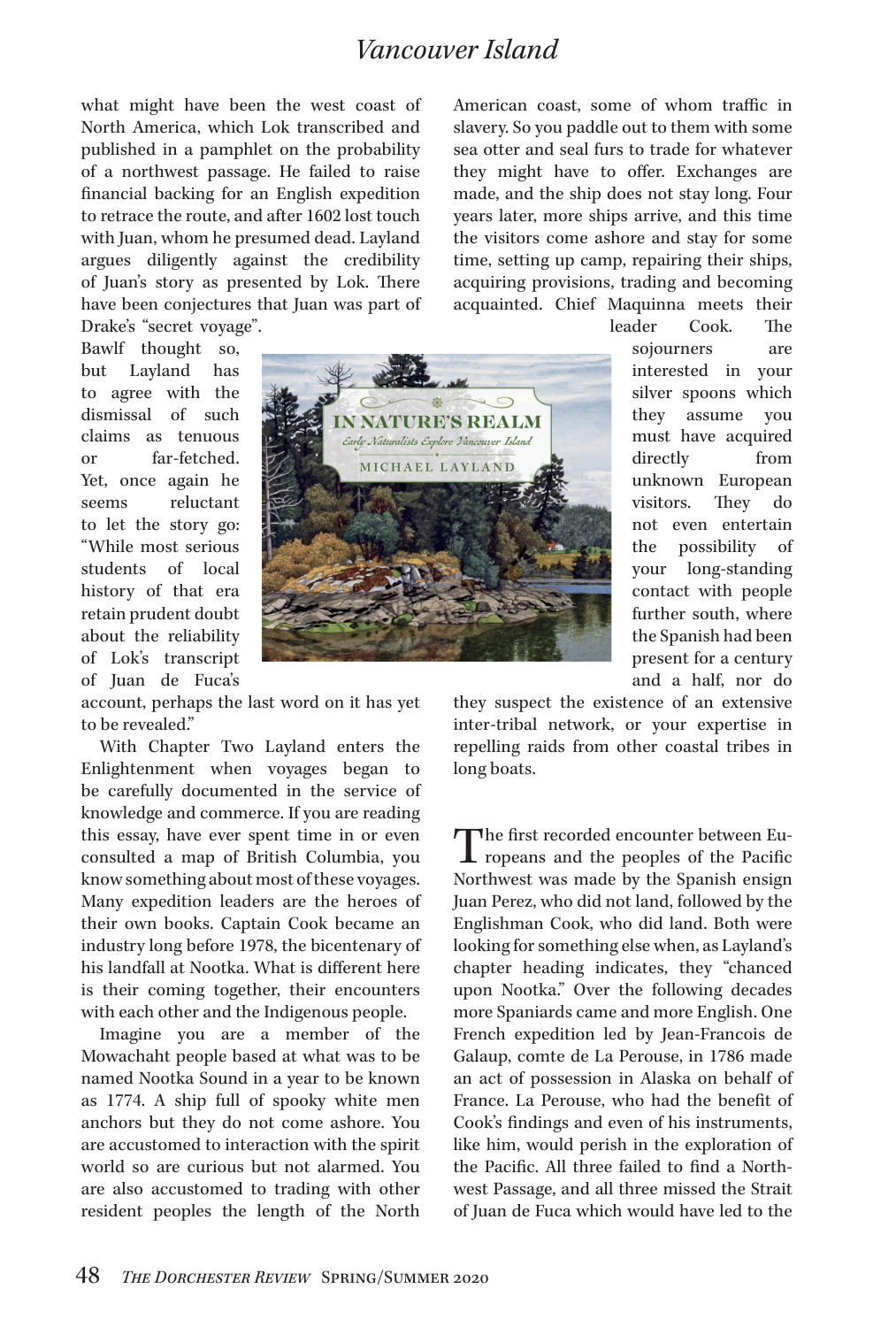Salish Sea (Strait of Georgia), many islands, and the mainland.

Layland tells the stories of these encounters in some detail, often quoting from the journals and reports of the mariners themselves. If a reader is not familiar with these stories, and they are good ones, this is as convenient a place to start as any. The people who populate the stories, who encounter each other or just miss encountering each other coming and going around the globe,

are the joy of this book. They habitually named places for themselves and each other. Before the end of chapter two we have caught glimpses of the persons behind the islands we know as Vancouver, Quadra, Barkley, Hornby, Meares, and Bligh ("an excellent navigator and cartographer" but already displaying "a short temper and a prickly nature," the characteristic for which the future commander of the *Bounty* would be forever known) Enthusiastic advocates of replacing such names

would do well to learn the stories before presenting their petitions. In Layland's book existing names and European neologisms coexist. As Robin Inglis asserts in his foreword: "Sadly, Vancouver Island's native peoples, who stride so colourfully through the pages of this particular book, would soon be largely swept aside ... But this is another story, essentially absent from these early, happier years of encounter and exploration."

The Spaniards returned to "Nuca," poised to take possession, but found themselves face-to-face with the Americans, the "Boston Men," traders from New England, led by John Kendrick. Things got tense throughout 1790. The British and the Russians kept a prudent distance. Chief Maquinna and his people were willing to trade with all comers. The Spanish leader Esteban Martinez managed to alienate Maquinna as well as his own officers "by his

*William Bligh was 'an excellent navigator and cartographer' but already displayed the 'short temper' and 'prickly nature' for which the future commander of the*  Bounty *would be forever known* 

incompetence and drunken irascibility." But there was no war. More reasonable commanders entered the narrative Bodega y Quadra, Eliza, Quimper, Narvaez and others. There was much coming and going, many more encounters by interesting personalities and by the end of Chapter 3, the navigators had at last found the Strait of Juan de Fuca and the inland passage between Vancouver Island and the mainland. They skirted and anchored off numerous smaller

> islands, including my home island Gabriola.

**Nhapter** four belongs to Alexando Malaspina, a man of the Enlightenment "on a quest to acquire scientific knowledge, rather than for conquest or trade." He and later his associates, notably Galiano and Valdes explored islands of various sizes, up and down the coast, confronting vicissitudes caused by sea and weather and inadequate ships, encountering among other notables

the Esquimalt Salish leader Tetacus and the British Captain George Vancouver, and completing the first circumnavigation of Vancouver Island.

Layland again senses a happy chance: "With hindsight, the chance meeting of Galiano and Valdes with Tetacus makes for a striking omen: two young aristocrats of the Spanish navy strike up a brief friendship with the lord of the spacious, sheltered anchorage that would become, first, the home port of Britain's Pacific fleet, and then of Canada's western maritime command." These books are full of such happy chances.

By then Malaspina was off to the Sandwich Islands. Back in Europe, he would get embroiled in politics and litigation, with the result that documents revealing the full extent of his achievements were obscured for more than a century. Here on Gabriola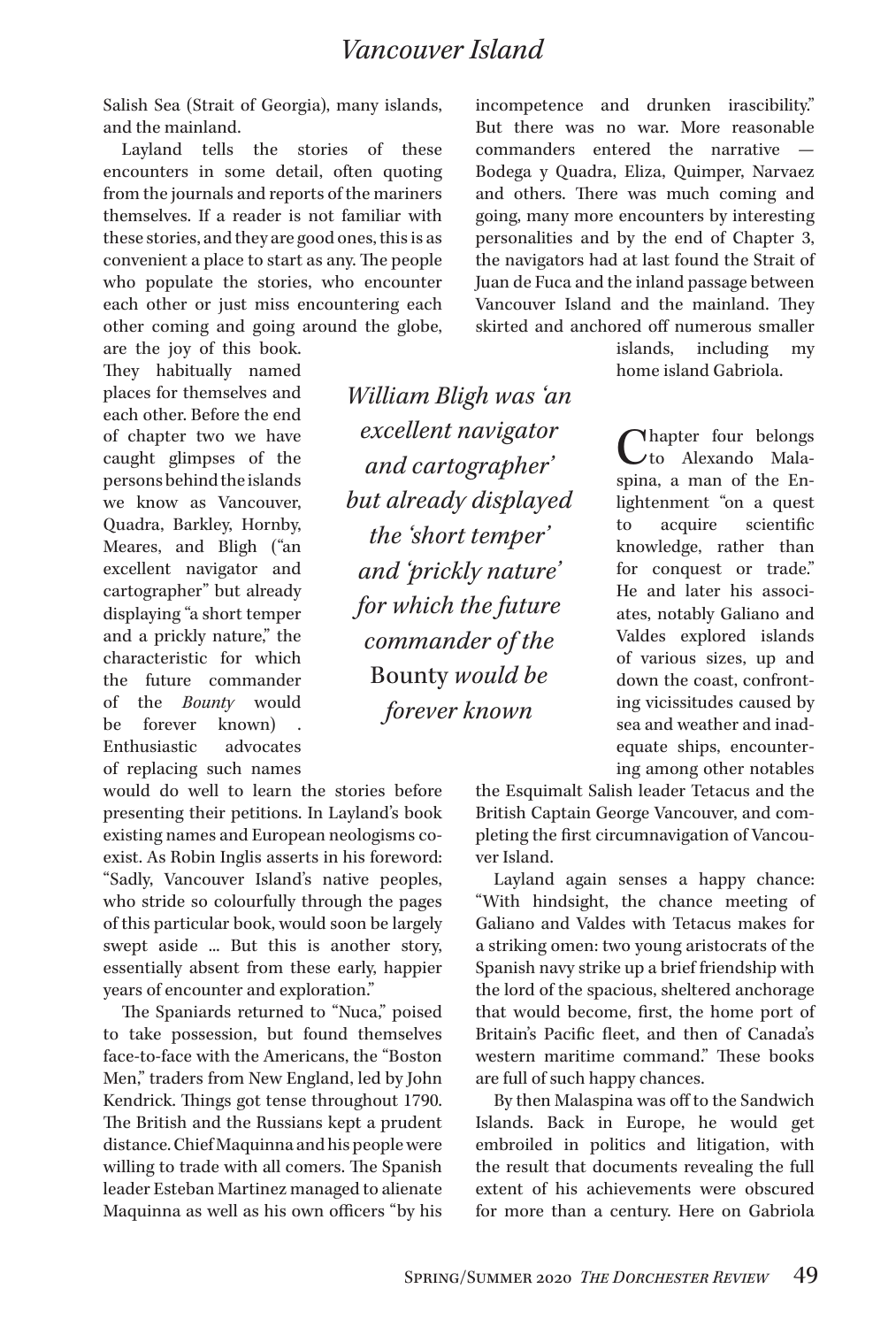we have a notable sea cave formation named for him, but we have to concede that he likely did not set foot on the island, despite a famous sketch by the expedition's draughtsman/artist Jose Cardero and a 20<sup>th</sup>century mural by E.J. Hughes. Nanaimo's seat of higher learning was named for him until its upgrading brought with it the more prosaic title of Vancouver Island University.

And so the story goes on. Vancouver and Bodega y Quadra practised diplomacy. Vancouver narrowly missed the arrival of Alexander Mackenzie, the first to travel from eastern Canada to the west and leave the famous rock inscription "Alexander Mackenzie, from Canada by land, the twentysecond of July, one thousand seven hundred and ninety-three." Vancouver's officers give more names to places: Puget, Baker, Whidbey, Broughton, Johnstone and Mudge, whose island I can see from my desk.

With the  $19<sup>th</sup>$  century, the age of maritime explorers gradually ceded to the age of fur trade and settlement and the consolidation of national boundaries in response to "the Americans' growing bellicosity." The overriding personality is Sir James Douglas, chief Factor of the Hudson Bay Company, then Governor first of the Crown Colony of Vancouver Island and in 1866 of the unified Colony of British Columbia.

Exploration moved inland, across rather than around Vancouver Island. There was a need for arable land and a need for diplomatic strengthening of relationships with resident peoples and to prepare them "for an influx of British agricultural settlers. Layland does discuss and deplore the various "treaties," misunderstandings, and deceptions that were part of this diplomacy. Much depended on misguided assumptions about land use, but these are not his main focus.

Douglas employed many characters, some "officially" as surveyors and civil servants, others, like the guide and interpreter "Antoine" mentioned above, tended to turn up just when needed. There are many stories for Layland to tell. What of "Adam Horne's mysterious crossing to Alberni"? Or William Eddy Bamfield with his knowledge of the "locals," his strange death, and the misspelling of his name for a place on the outer coast? Or the unsavoury Edward Stamp, whose mill at Alberni preceded his part in the early days of the Vancouver waterfront? It was rugged country, not all that well known even to its residents, and the journeys could be perilous.

The final major character is George Henry<br>Richards. I said above that many of Lay-<br>Law is home header to the maghine. I land's heroes have books to themselves. I have read Richards' *Journal* (Ronsdale, 2012), which is essential as a source, but not very lively. Layland adds context and an engaging style with his emphasis on encounters. By mid-19th-century Governor Douglas had been lobbying for some time for action to address several growing concerns: "the increasing presence of American settlers and prospectors; the strong possibility of rich placer gold deposits along the Fraser River; and the ambiguity in the Oregon Treaty of 1846 about the location of the water boundary between U.S. and British territories on the Pacific coast." At the end of 1856 the Royal Navy's Hydrographic Service responded with the appointment of the experienced and extremely capable Captain Richards to the command of a multi-purpose surveying voyage. His mandate was not exploration as such but the retracing and amendment of earlier charts. Inevitably he and his team, which included such "place-names" as Mayne, Bedwell and Gowlland, made significant "discoveries," which they were from an outsider's point of view. The series of voyages involved three successive ships, the *Plumper*, *Hecate* and the legendary *Beaver*. His encounters and interactions with a number of coastal peoples inspired Richards to write: "I can safely say, having seen and had dealings with almost all the Native tribes in the world, I have never met a more friendly, harmless and well disposed set of people than those on Vancouver Island." Somehow their duties included welcoming Lady Jane Franklin, widow of the doomed Arctic explorer. Strange encounters indeed.

The persona of *A Perfect Eden* are in perpetual motion, intent on pushing forward, taking the necessary notes of the here and now before hurrying on to what came next.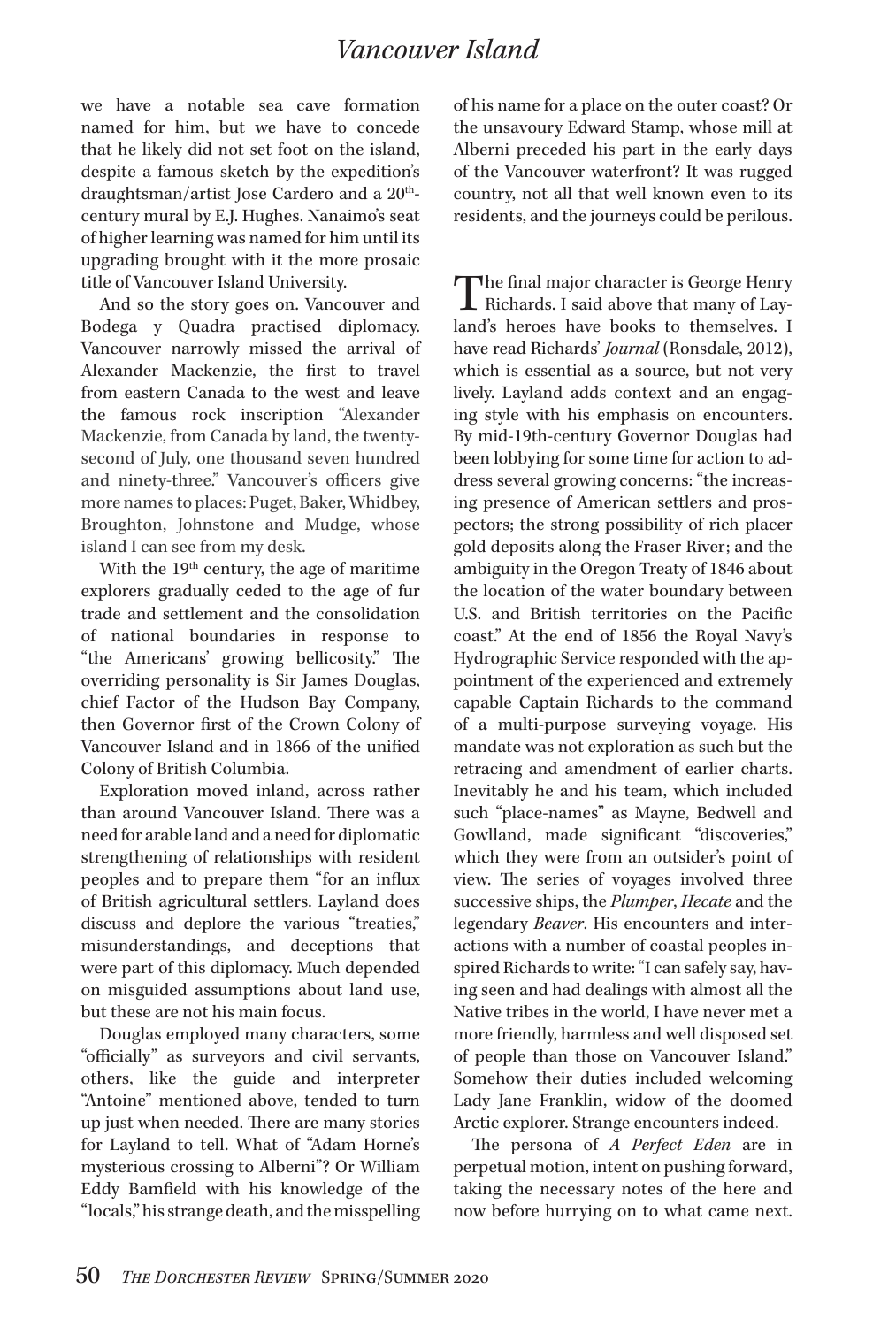Among them were those who long to linger, to collect and preserve and describe in minute detail: to stand and stare. They are the protagonists of the third volume, *In Nature's Realm*.

Layland traces four phases of natural history on Vancouver Island. The first phase concerns the Indigenous Peoples, whose understanding of their ecosystem has only recently begun to be appreciated by the scientific establishment. The second phase deals with the first written records, left by the European explorers of the late 18th century, whose mandates included adding to the body of knowledge and to science both pure and applied. (Bligh, for instance, was commissioned to investigate the feasibility of transplanting breadfruit from Tahiti to the West Indies, but that is another story.) Then came the third phase, the era of European settlements and the flourishing of amateur collector-naturalists. Inevitably their enthusiastic sharing, sponsorships, and forming of groups and museums led to them being overtaken by the fourth phase of structured expeditions, sent by scientific bodies or government departments. The phases provide a useful framework, but they overlap, one phase never quite giving way to the next, and it is possible that the first three continue to co-exist with and nourish the fourth.

Only within recent years — Layland says "in the nick of time" — have scientists such as ethnobotanist Nancy J. Turner shown "that Traditional Knowledge can stimulate, confirm or question, and add to the reasoning and conclusions of the scientific method." Turner has devoted her career "to bridging the gap between two mountains of cognition: that of scientific, Linnaean botany, and the wealth of Indigenous wisdom concerning the vegetable kingdom of this region." I first encountered her work about 1980 when I assisted in a very junior capacity with the creation of a database at UBC's Woodward Library. In those early times, creating a database was something exciting in itself, but even more exciting to me as I data-entered reams of unusual names and reclaimed wisdom was the resemblance to the sort of work my grandmother, one of

those amateur naturalists, had done fifty years ago in another part of the world. Here was discovery, vindication, and a feeling of things coming full circle, of everything old being new again.

This is a book of history rather than "nat-<br>ural history." While Layland's subjects<br>forms an wildlife has formate a subject focus on wildlife, he focuses on them. Again characters are numerous and intriguing. Some we have met before; some are new acquaintances. Some, like Governor Douglas in *A Perfect Eden*, loom large and cause other people to do things. As *In Nature's Realm* begins that directorial role is assumed by Joseph Banks, president of the Royal Society for more than 40 years and advisor to George III on the development of the Royal Botanic Gardens at Kew. During his years at Kew he sent botanists around the world to collect plants and bring them back to what became the world's pre-eminent garden. But in 1770 he was a young and snobbish whippersnapper, full of himself and destined to become one of Cook's least favourite people.

Already a scientist and botanist of repute, Banks possessed the wealth and connections to get himself embedded into Cook's first voyage, commandeering the captain's cabin as well as much of the expedition's resources and later upstaging the geographical accomplishments which Cook regarded as the main purpose of the voyage. The second expedition was assigned the German scientist Johann Reinhold Forster, whom Cook found as insufferable as Banks. On his third voyage, which included his visit to Nootka and is part of our story, Cook's ships carried no extraneous scientists, so members of his own crew took on the natural history research and documentation. This worked better, even though some of them rushed to publication ahead of the official report and precipitately shared their findings with Banks, but by then Cook was past caring.

During the voyage he must have been aware of the meticulous notes and journals taking shape, especially in the work of Charles Clerke, William Anderson, and James King, all of whom contributed to the task and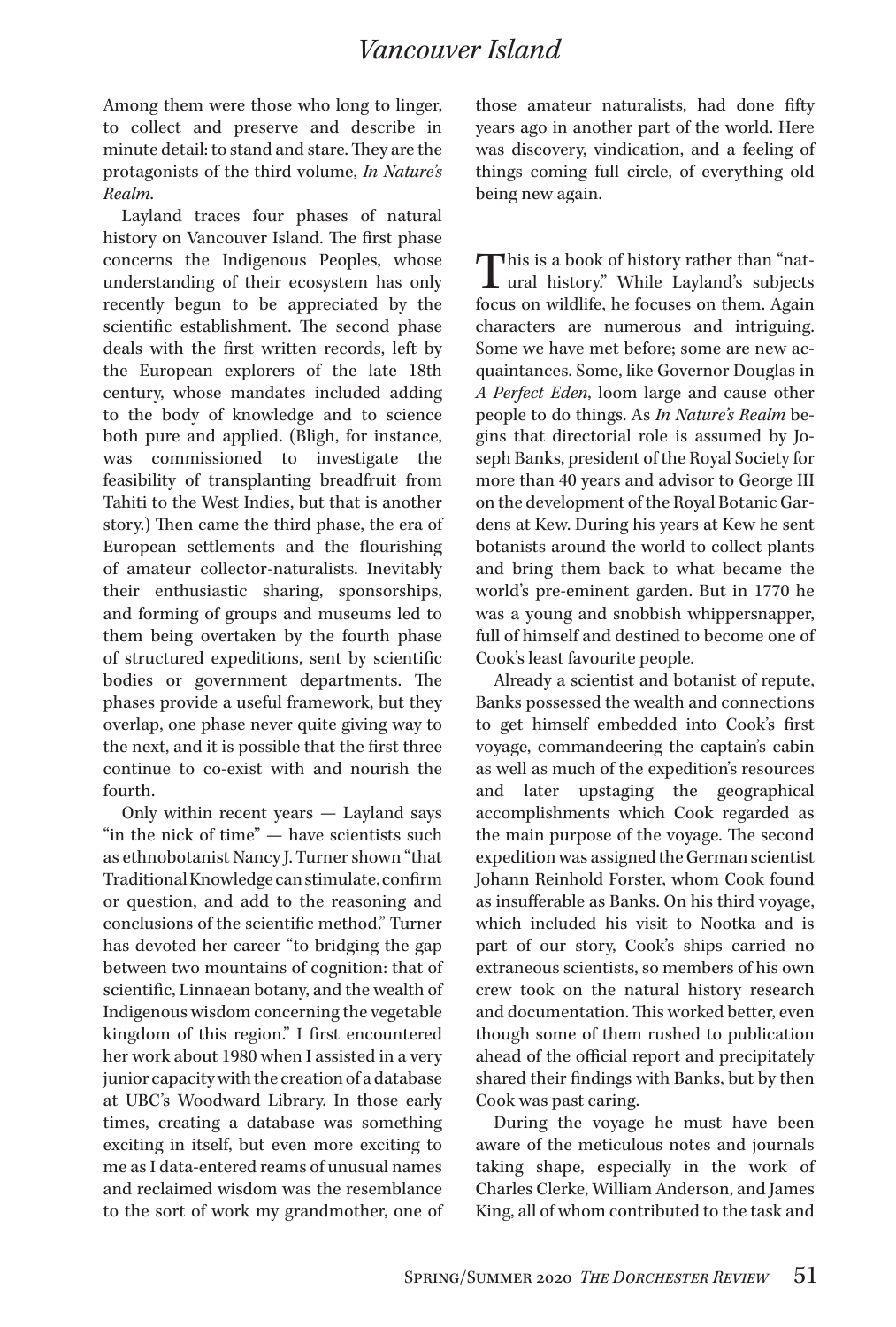all of whom died of tuberculosis. Layland's thumbnail biography informs us, perhaps unnecessarily unless we are interested as he is in the human behind the history, that Clerke contracted the disease when "he voluntarily served time in London's notorious Fleet prison for a debt incurred by his brother." Anderson and Clerke died while still

on the West Coast. King edited the official report and succumbed a year later. Definitive analysis of the report took nearly two hundred years. 1967-68 saw the publication of two important works: Theed Pearse's *Birds of the Early Explorers of the Northern Pacific*, the culmination of a lifetime's avocation; and John Beaglehole's scholarly annotated *The Voyage of the Resolution and Discovery 1776-1780*. Certainly sensing a kindred spirit, Layland follows Pearse's efforts as he poured over the descriptions left by Clerke and Anderson

*On his third voyage, including Nootka, Captain Cook's ships carried no extraneous scientists, so his own crew took on the natural history research and documentation. This worked better.*

which were both accurate and "charming." Malaspina's expedition included two officers and brothers: "the elder, Antonio Pineda, took overall responsibility for 'natural history in all its branches'; his brother, Arcadio, for organizing the scientific records." We are treated to Jose Cardero's painting of a red-winged blackbird, as well as his sketch of seven Span-

> ish vessels crowded into Nootka cove in the spring of 1792. Among the European scientists and scholars with Malaspina was the Bohemian polymath Tadeo Haenke, who had studied mathematics, astronomy, medicine, minerology, and botany, spoke six languages, played the harpsichord and was employed at the court of the Austrian emperor Joseph II, the patron of Mozart and Salieri. Haenke's journey began as a frantic dash across several continents and oceans from Vienna to Cadiz, where he literally missed the boat, through

South America, observing and collecting all along the way, to Peru where he at last joined the expedition. His impressive collection on Vancouver Island became part of the "huge inventory" shipped by the expedition to Spain, but the accompanying documents became part of the messy dispute between Malaspina and the Spanish government. Haeneke's Latin essay summarizing the physical character of the Nootka area, listing wildlife and vegetation, and commenting on the quality of the garrison's kitchen gardens, was not published until 1987. Layland provides pictures of one of Haeneke's notebooks and of a specimen of alumroot collected in Nootka and sent to Prague where it remains, thanks to Emperor Joseph.

This is the fattest of the three books, but scarcely fat enough to contain the crowd who arrived on Vancouver Island with their pencils and paints and notebooks and instruments of measuring. No review can

and struggled with identification of plants, animals, and birds.

Pearse also examined and extolled the work of Cook's artists John Webber and William Ellis, especially Ellis whom he felt had been unfairly neglected. Layland reproduces John Webber's drawing of a sea otter and his scene of Cook's men meeting Mowachaht people at Yuquot; and in glorious technicolor Ellis's paintings of a tufted puffin, a northern flicker, and a varied thrush. I am not sure why I find myself surprised and delighted to notice how closely his flicker and thrush resemble those at my suet basket. (I don't have puffins.)

Don't forget the Spanish. Colnett clashed with Esteban Martinez at Nootka, but despite some international tension, a naval officer Jacinto Casmano noted the strong singing of (probably) the winter wren, and Atanasio Echeverria painted butterflies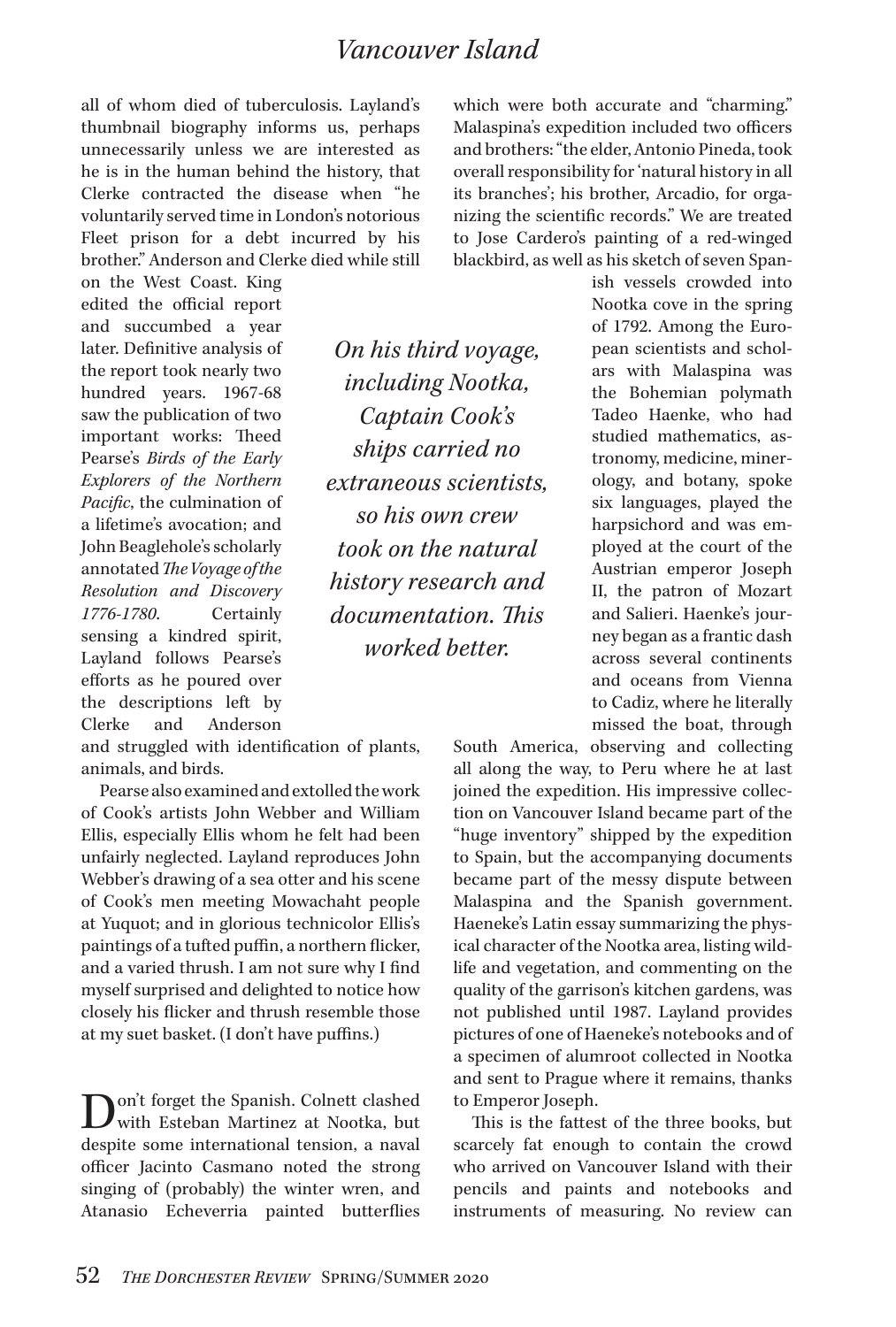attempt to do justice to all, but some demand attention.

After the explorers came the traders,<br>Americans and British. James Colnett was one who found time to make lists of vegetation and wildlife, encouraged by his ship's surgeon, the Scottish botanist Archibald Menzies. Menzies, who gets a whole chapter to himself, also sailed with George Vancouver. Vancouver like Cook was not best pleased to give deck space to scientific implements and storage, and the stage was set for complicated confrontation. Nevertheless, Menzies discovered such West Coast favourites as Garry oak, Douglas-fir, bigleaf maple, ocean spray, skunk cabbage, salmonberry, Oregon grape and Pacific rhododendron. The arbutus tree is officially *Arbutus menziesii* in his honour. Recognition of his work was delayed for many decades, much of the credit for his present prestige going to Eric Grove of the Natural History Museum in London. After the Second World War, while working on water-damaged specimens, Grove expanded his role to the identification and recording of specimens, making connections and greatly adding to the knowledge of collectors and their methods. Layland commemorates Grove in one of many "sidebar" pages which accompany the text. These inserts are infinitely preferable to notes stashed at the volume's end, and perform a function dear to the author, that of linking people and events across topics and sometimes generations, but unfortunately interrupt the narrative and sometimes set the reader adrift in momentary confusion. On the other hand, they prove a boon to the overwrought reviewer endeavouring to convey a sense of the book.

As time and Layland's tale progress, Joseph Banks yielded the role of background mover and shaker passed to his protégé William Jackson Hooker, Regius Professor of Botany at the University of Glasgow, who looms over the following chapters: "Naturalists in the Hudson's Bay Company era, Part I: Scouler and Douglas" (in which we learn that the Douglas-fir is named for botanist David Douglas, not for Governor James) and

"Naturalists in the Hudson's Bay Era, Part II: Gairdner, Tolmie, Grant and Jeffrey." A sidebar page acknowledges "the influence of London's Learned Societies" especially during the halfcentury 1820-70, when to be an amateur was no disadvantage socially. "It became perfectly respectable for grown men to study newts or collect butterflies ..." Ladies were particularly interested in botany and showed off their daughters' accomplishments in painting floral subjects. Members of the clubs met for dinners, lectures and discussions, recorded in published proceedings "that today comprise invaluable records of developing knowledge." The amateur status could blur into professional over the course of a generation or two. My grandmother (born 1862) emerged from the era with a lifelong avocation, during which she published papers, corresponded with scientists at Kew, was visited by professionals in her area of interest, and raised five botanically literate children, two of her sons and a grandson making her passion their careers.

The chapter "Naturalists with Naval and Military Expeditions," Part I - "Notes from the Wilkes, Kellett and Prevost Visits," follows ships on both sides of the 49th parallel, and re-introduces us to Captain R.H. Richards. Part II - "Contributions to the Missions' Biologists" brings back Dr. Charles Wood and some colleagues, among them scientists with the Boundary Commission the botanist David Lyall and zoologist John Keast Lord. There were naturalists with the Boundary Commission? As encouragement of settlers became part of the intent, reports analysed not only agricultural potential but also likely spots for sports fishing and grouse hunting.

The section "Colonial Naturalists" bring in more eccentrics. The somewhat hapless eponymous protagonist of Part "I: 'Strange things, wild men, new places ...' Robert Brown botanizes and explores" stumbled through Vancouver Island, producing an impressive list for an authoritative British ornithological journal, and republishing more than 40 papers as hundreds of popular articles, referring to other seekers he met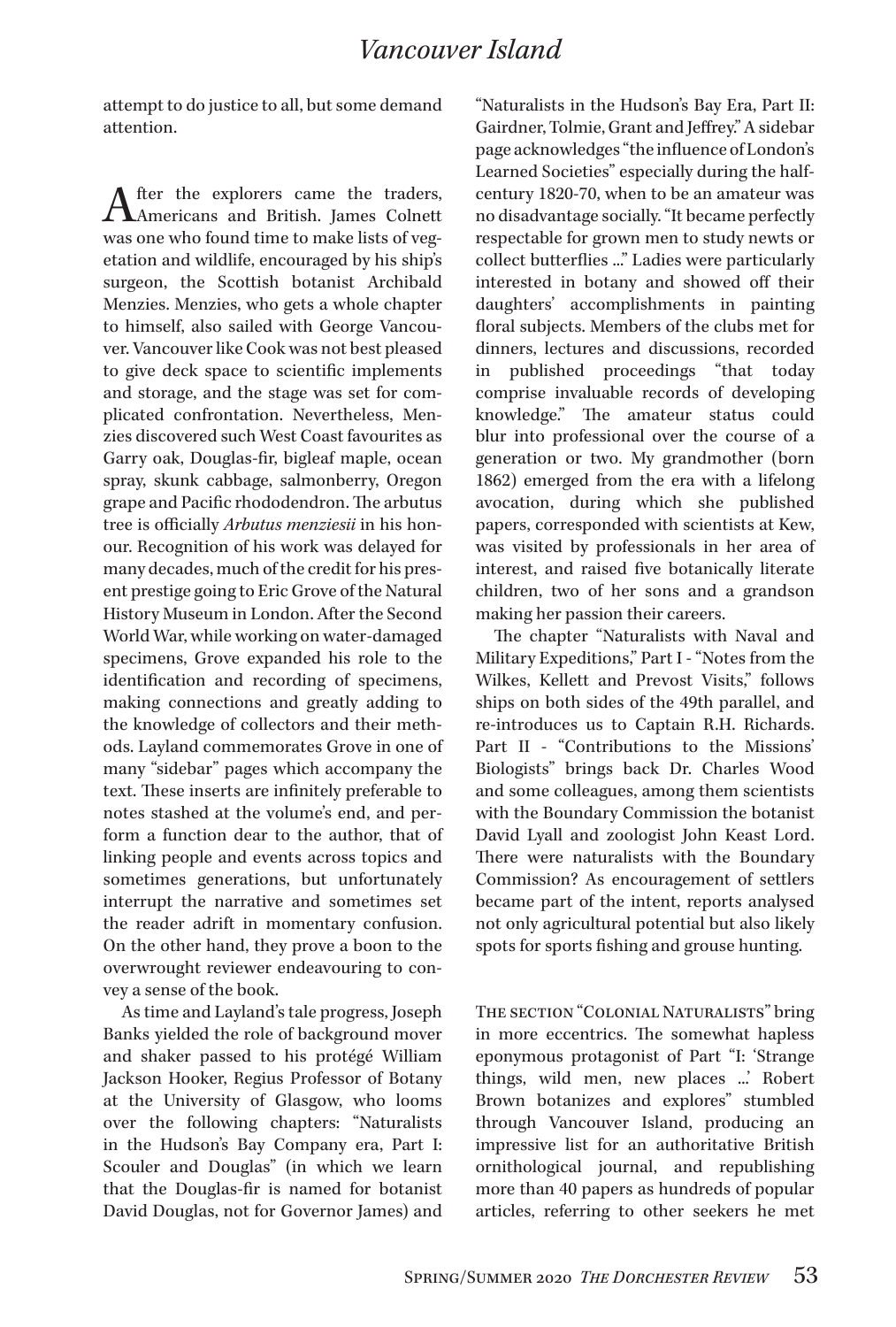along the way. "Part II: Two More Gentlemen Naturalists of the Colonial Era" introduces first James Hepburn, "a man of wealth who chose to dedicate his life to the study of natural history," and impressed professionals with his skill as a preparator of specimens. Hepburn's companion and assistant on most forays was Don, an enormous black Newfoundland dog, a surprisingly excellent retriever of even such fragile specimens as hummingbirds and eggs. Pym Nevins Compton in the course of an adventurous voyage from England via the Falkland Islands witnessed a battle between sperm whales and a pod of transient killer whales. On the west coast, he met and married his young bride, discovered the Alaska red king crab, painted pictures of wildlife and began a memoir, still unpublished but in the BC Archives. Layland shows us two of Compton's paintings, a female big skate fish and a spotted ratfish, "a very ancient species still common along the Pacific coast."

With John Macoun, the protagonist of<br>history of Venezuem Island because went of history of Vancouver Island became part of the national history of Canada. He arrived in Victoria in 1872 as part of Sir Sandford Fleming's reconnaissance survey for the projected transcontinental railway and for almost 50 years thereafter he crossed and recrossed the country and Vancouver Island on numerous expeditions and explorations. An autodidact who earned the nickname "Professor." in 1881 he became the first Dominion Botanist, so appointed by Sir John A. Macdonald. He had already begun compiling his monumental *Catalogue of Canadian Plants*, published 1883-1909. A companion work was the *Catalogue of Canadian Birds,* co-authored with his son James and published 1887-1909. Equally distinguished in field and study, he also had a talent for meeting people with whom he could work and co-exist on friendly terms. One of these, not the most world-famous but the subject of a two-page insert in these chapters, was the Rev. George W. Taylor.

Taylor seems not to have neglected his vocation as Anglican priest while pursuing his avocation of natural history. While specializing in conchology, he also became provincial entomologist, a charter member of the Natural History Society of British Columbia and a fellow of the Royal Society of Canada. He lobbied for a biological research station on the Pacific Coast, and when in 1908 the facility was established in Nanaimo, he was appointed curator. One of the amazing facts one learns from Layland is Taylor's personal collection of limpets was the largest in the world. For some years he and his family lived on Gabriola, where a bay and a road are named for him — more place names come alive. Although the cover illustration for this volume, a painting by E.J. Hughes, is strikingly beautiful, my personal preference would have been for one of the several equally striking, equally beautiful views Hughes painted of Taylor Bay. It would have seemed appropriate, somehow. (See opposite page.)

Layland writes about art under the excuse of writing a chapter about "Women and Botany." There were not until recently many women botanists, apart from the ladylike amateurs previously mentioned. He indulges in a full-page reproduction of "Wild Lilies" by Emily Carr, who he explains did not do botanical art but floral painting. Sophie Pemberton, Emily Sartain, and Carr's early teacher, Emily Woods, did botanical art. Sarah Lindley Crease seems to have usually done botanical illustration. However one classifies them, the pictures are exquisite, and Layland can be forgiven for indulging.

All this enthusiasm, activity, and research needed validation and consolidation. Layland traces the development of institutions for natural history, particularly the Natural History Society and the Provincial Museum of Natural History, now the Royal British Columbia Museum, and contributes another colourful character sketch, this time of the Museum's first curator, John Fannin, whose workshop at one time housed two activities, shoemaking and taxidermy. Fannin's endeavours boasted eminent supporters, including Sir Matthew Begbie, whose contributions to the province's history are often overshadowed by his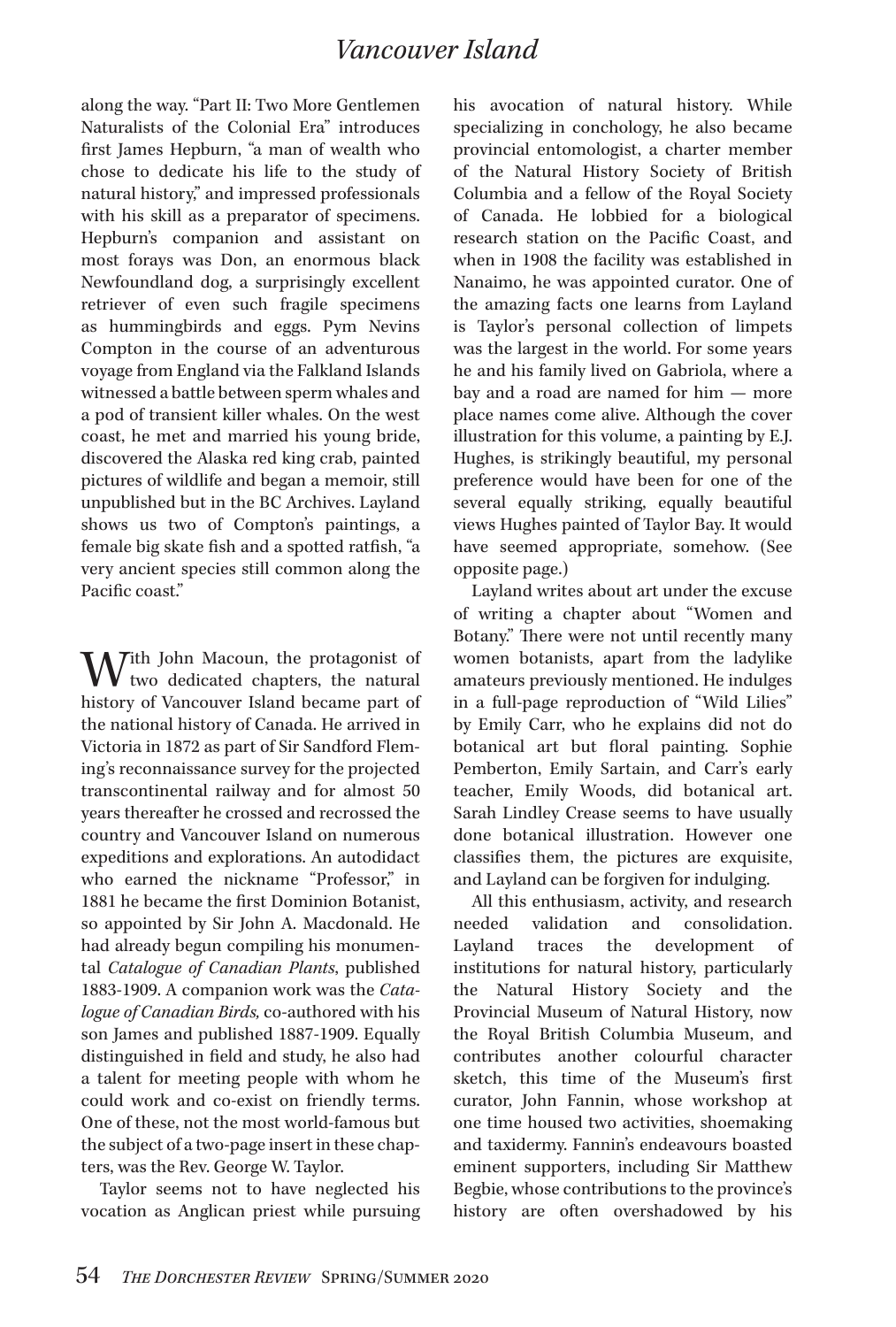

E.J. Hughes, "Taylor Bay, Gabriola Island" (1952)

unwarranted reputation as the "hanging judge." The rationale for the Museum, included besides the obvious need for research and classification, is the "concern that ethnographic objects were being removed from the province." Considering the interest beginning to be shown by American naturalists and narrated a couple of chapters later, the concern was timely. Not that Layland is hostile to his Americans, among whom he finds yet more interesting personalities, including several women; one of these, Annie Alexander numbered among her doctoral students "a man who would become the foremost scientific naturalist in the history of British Columbia, Ian McTaggart Cowan."

The benign climate of Vancouver Island still tempts over-enthusiastic nature lovers to introduce species from elsewhere. Layland relates a lamentable tale of one such attempt: "Importing Songbirds; a Sadly Failed Project." Most of Layland's topics could be explored indefinitely in separate book-length studies. He finds in entomology a clear example of the rift between the methods of the amateur and those of the professional scientist, but has fewer than ten pages to tell the story of a dozen or more example of each. He has material for numerous biographies yet to come.

#### **Note on Illustrations**

THE WEALTH OF information and the stories are overshadowed, but I hope not obscured, by the beauty of their presentation and lavish illustration. For *A Perfect Eden* Layland has combed archives, museums, and the internet for portraits of his major characters, and drawings by artists and draughtsmen who were on the spot: John Webber and William Ellis with Captain Cook and Jose Cardero with the Spanish commanders Galiano and Valdez. The best-known of the historical artists, the artist-explorer Paul Kane, in 1846-7 puttered about the shores of Oregon, Washington, and Vancouver Island, documenting First Nations cultures in more than 700 sketches and 100 oil paintings. Where contemporary images were unavailable or non-existent, the lack is more than supplied with splendid reenactments by modern maritime painters